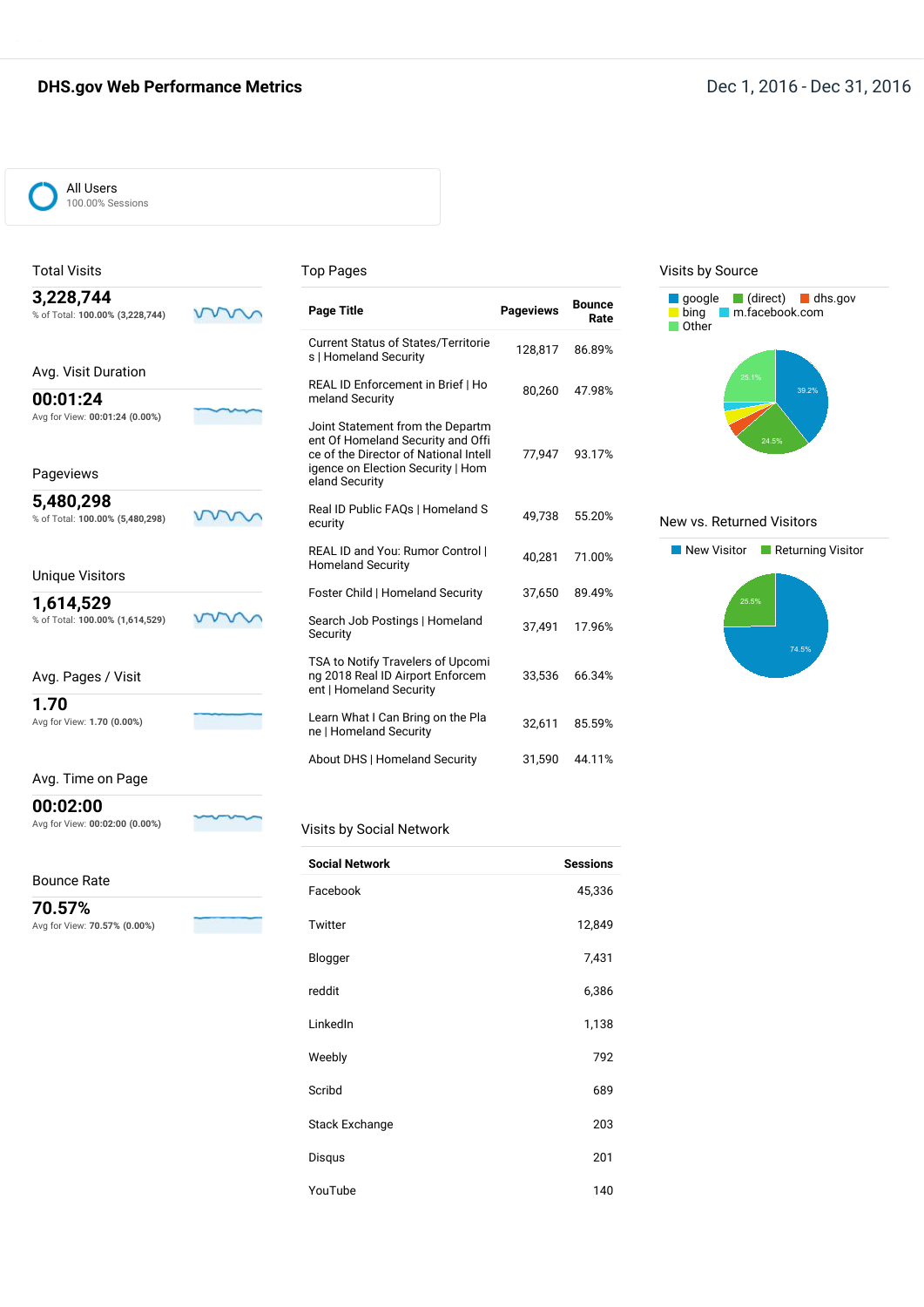

### Visits to DHS.gov

**3,228,744** % of Total: **100.00% (3,228,744)**

| <b>Total Internal Searches</b> |  |
|--------------------------------|--|
|                                |  |

**79,513** % of Total: **100.00% (79,513)**

Total External Searches (Google)

**592,228** % of Total: **18.34% (3,228,744)**

 $\sqrt{}$ v

mm

mm

| Top Internal Searches by Search Term |                                        |
|--------------------------------------|----------------------------------------|
| <b>Search Term</b>                   | <b>Total Unique</b><br><b>Searches</b> |
| careers                              | 774                                    |
| esta                                 | 401                                    |
| jobs                                 | 392                                    |
| case status                          | 369                                    |
| i-9 form                             | 341                                    |
| check my case status                 | 335                                    |
| forms                                | 321                                    |
| real id                              | 300                                    |
| esta application                     | 284                                    |
| Jobs                                 | 282                                    |





Avg. Visits per Visitor



#### Top External Searches (Google - as reported)

| Keyword                 | <b>Sessions</b> |
|-------------------------|-----------------|
| children sex videos     | 1,468           |
| children sex video      | 1,353           |
| child sex video         | 1,287           |
| us passport application | 1,039           |
| us passport             | 642             |
| child sex videos        | 549             |
| passport                | 452             |
| homeland security jobs  | 352             |
| cyber security          | 232             |
| real id act             | 210             |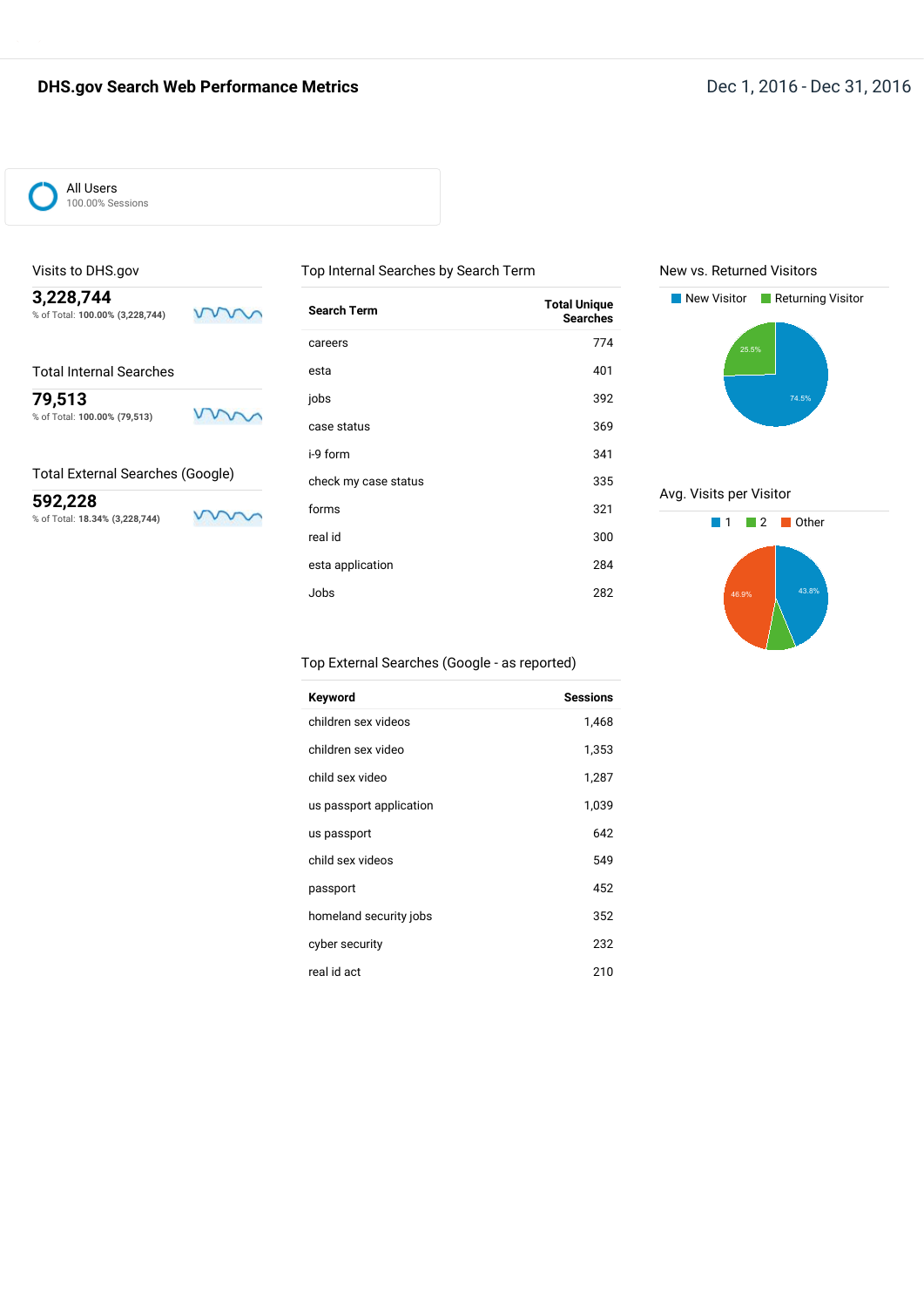Time Period: 1 2 /1/2016 –12/31/2016

# **Voice of the Customers**

#### **Feedback:**

- The major customer issuesto improve on the DHS.gov site include making content easier to find, label pages and navigation to help customers find relevant content quickly and easily.
- Other items to improve on the DHS.gov site include simplifying links and navigation choices, making navigation more intuitive, and remediating broken links.

Complete list available upon request

\*Source:surveymonkey.com

#### **Final Recommendations:**

We continue to review and work on recommendations from DHS.gov metrics reports. The DHS.gov Web Team documents and analyzesthe success of improvementsthrough metricsin addition to emerging technologies, recommendationsandactions.

#### **Recommendations:**

• **DifficultyFindingContent, Feeling Lost and Mislabeled Links:** The DHS.gov Web Team continues to implement more left navigation throughout site and restructure content and hyperlinks to promote a more productive, user-friendly experience.

#### **Actions Taken:**

- In an effort to address long-standing customer concerns and issues with DHS.gov, we launched a redesigned DHS.gov at the beginning of June 2016. Some of the specific differences you'll see are:
- 1. Compatibility for both desktop computers and mobile devices (phones and tablets)
- 2. Cleaner, easier-to-read site format and presentation
- 3. Faster and more accurate site navigation using our internal search function and external search engines (like Google and Bing)

Throughout the course of this effort, we updated more than 9,000 pages to simplify how information is presented to the user. Each page now features easy-to-read type and a clear introduction, so you can quickly determine if you are on the right page. We also built in collapsing sections so that longer pages of content can be quickly skimmed for relevant information, and fixed over 1,350 broken links and over 4,330 misspellings across the site.

The new DHS.gov is also fully accessible, reinforcing the Department's commitment to meet or exceed federal Section 508 compliance standards.

Finally, we introduced new tools like updated slideshows and image carousels, which highlight new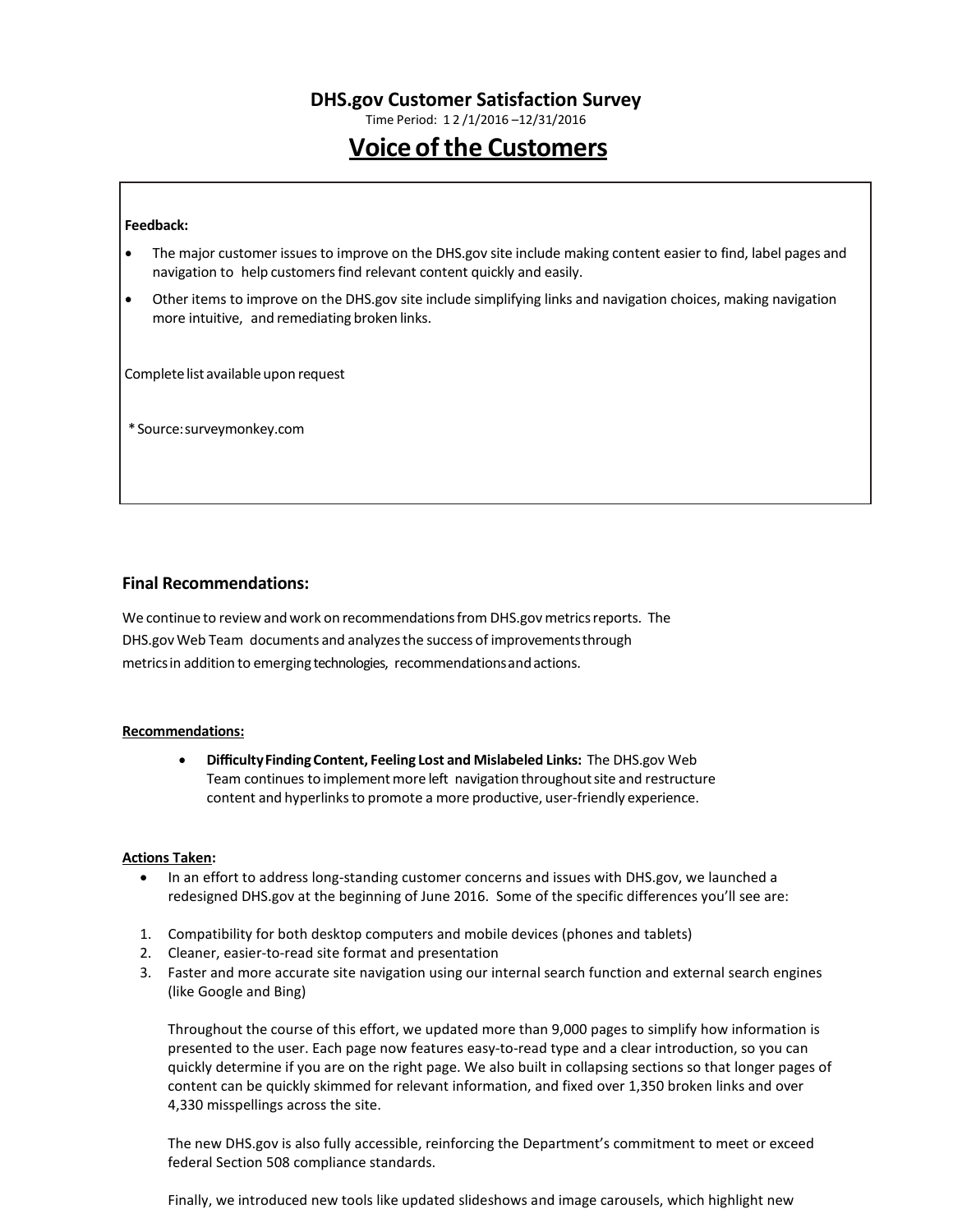Time Period: 1 2 /1/2016 –12/31/2016 information and announcements from the Department.

• **IncreaseVisibility**: We continue to update our Frequently Requested Pagesarea to our web site each month according to our web metrics analysis. We also continue to add both internal and external links to our rotational banners, blogs and multimedia to help our readers find content quickly and easily.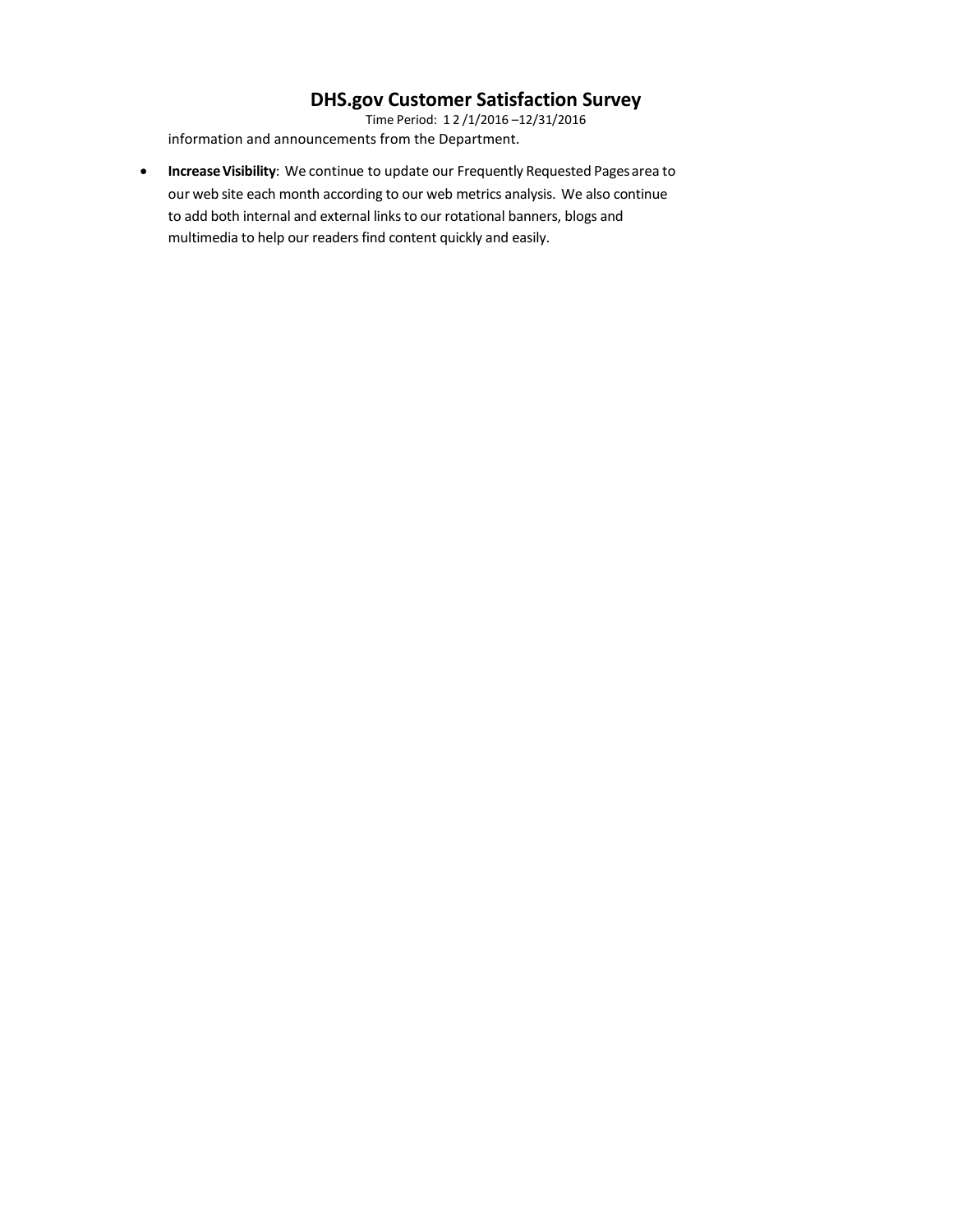Time Period: 12/1/2016 - 12/31/2016

# **Overall Customer Satisfaction Score 69.37**

## **How would you rate your overall experience today? 63.88 Answer Choices Responses Points Score** ▪ Outstanding 327 100 32700 **• Above Average 120 and 2012 12:00 and 2013 12:00 and 2013 12:00 and 2013 12:00 and 2013 12:00 and 2013 12:00 and 2013 12:00 and 2013 12:00 and 2013 12:00 and 2013 12:00 and 2013 12:00 and 2013 12:00 and 2013 12:00 and 20 •** Average 20800 **20800 416** 50 20800 **416** 50 20800 **416** 50 20800 **416** 50 20800 **416** 50 20800 **416** 50 20800 **416** 50 20800 **416** 50 20800 **416** 50 20800 **416** 50 20800 **416** 50 20800 **416** 50 20800 **416** 50 416 50 ▪ Below Average 116 25 2900  $\bullet$  Poor  $\qquad \qquad 100$  0 0 0 **Total 1396 89175 Were you able to complete the purpose of your visit? 57.52 Answer Choices Responses Points Score** ▪ Yes 803 100 80300  $\bullet$  No  $\bullet$  0 0 0  $\bullet$  0 0 0  $\bullet$  593 0 0 0 0  $\bullet$ **Total 1396 80300 86.53 Answer Choices Responses Points Score** ▪ Yes 1208 100 120800 ▪ No 188 0 0 **Total 1396 120800 Will you recommend this website to a friend or colleague? 81.81 Answer Choices Responses Points Score** ▪ Yes 1142 100 114200  $\bullet$  No  $\bullet$  254 0 0 0 **Total 1396 114200 63.24** NOTE: Excludes "Other" responses **Answer Choices Responses Points Score** ▪ Encountered no difficulties 812 100 81200 ▪ Had technical difficulties (e.g. error messages, broken links) 49 0 0 ▪ Links did not take me where I expected 79 0 0 ▪ Links / labels are difficult to understand, they are not intuitive 44 0 0 **Would you still return to this website if you could get this information or service from another source? Please describe your experience finding your way around (navigating) DHS.gov today.**

▪ Navigated to general area but couldn't find the specific content needed 222 0 0 ▪ Too many links or navigational choices 38 0 0 ▪ Would often feel lost, not know where I was 40 0 0 **Total 1284 81200**

#### **How was your experience using our site search? 55.44**

NOTE: Excludes "Did not use search" and "Other" responses

| <b>Answer Choices</b>                                   | <b>Responses</b> | <b>Points</b> | Score        |
|---------------------------------------------------------|------------------|---------------|--------------|
| • Encountered no difficulties                           | 367              | 100           | 36700        |
| I was not sure what words to use in my search           | 63               | O             | <sup>0</sup> |
| • Results were not helpful                              | 103              | ŋ             | <sup>0</sup> |
| . Results were not relevant to my search terms or needs | 64               |               | <sup>0</sup> |
| • Results were too similar / redundant                  | 18               | O             | $\Omega$     |
| • Returned not enough or no results                     | 39               | ŋ             | <sup>0</sup> |
| • Returned too many results                             | 8                | 0             | <sup>0</sup> |
| Total                                                   | 662              |               | 36700        |